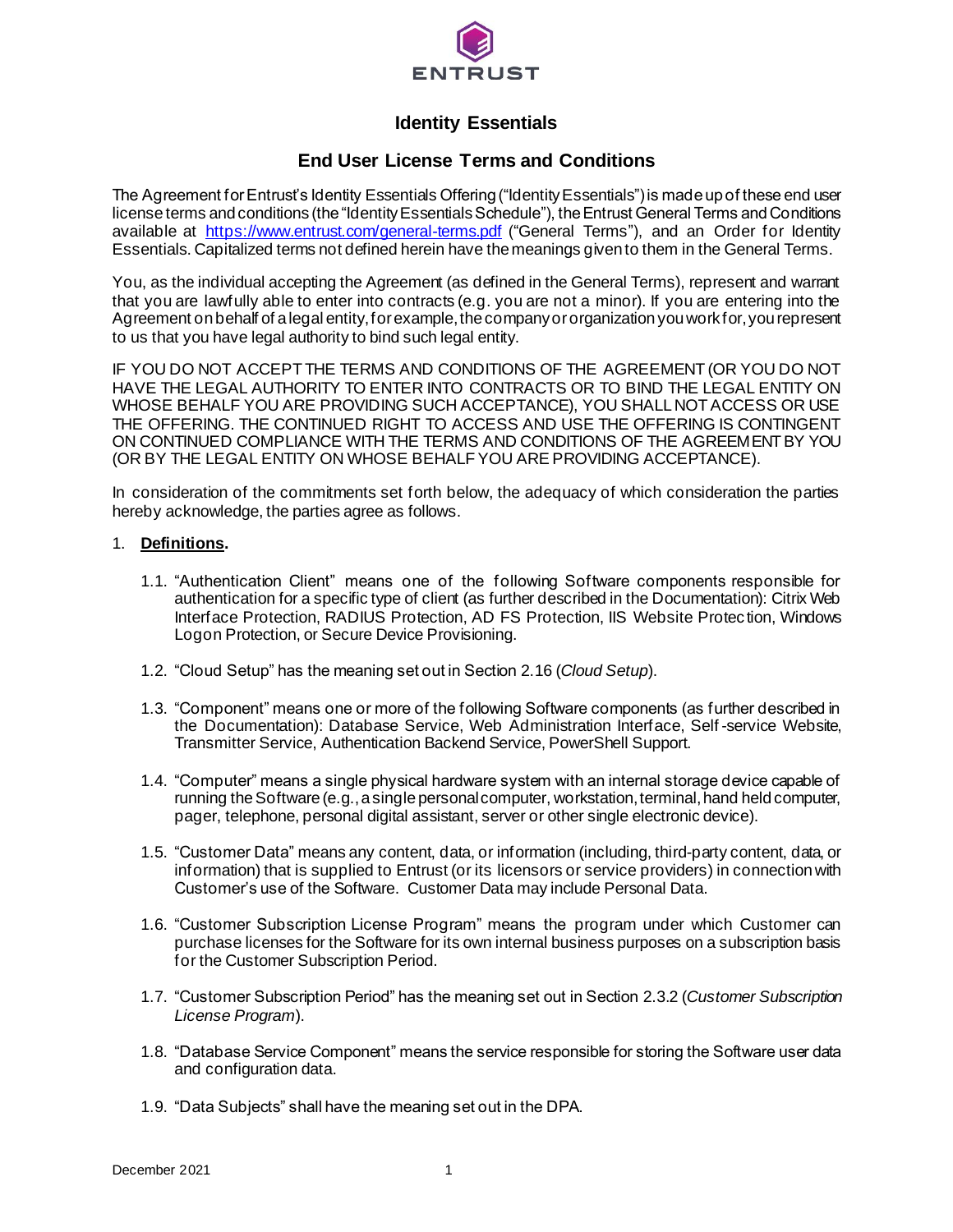

- 1.10."Direct Support Services" means the support services for the Software, provided directly by Entrust to Customer and either included as part of Customer's selected license program, or otherwise subject to additional fees. Direct Support Services are further described in the Documentation, and expressly exclude Indirect Support Services which are provided by Resellers.
- 1.11."Dispatch License" means the license required for each modem, email connector or dispatch connector created in the Database Service Component, as further detailed in the Documentation.
- 1.12."Documentation" means written materials prepared by Entrust (or its licensors or service providers) relating to the Software, including, without limitation, guides, manuals, instructions, policies, reference materials, release notes, online help or tutorial files, support communications (including any disputes between the parties) or any other materials provided in connection with modifications, corrections, or enhancements to the Software, all as may be modified from time to time.
- 1.13."Entrust Technology" means the Software and the Documentation.
- 1.14."Hybrid Setup" means Customer's on-premise installation of the Components and Authentication Clients, and configuration of the Database Service Component and Authentication Backend Service Component to communicate with Identity as a Service.
- 1.15."Identity as a Service" means Entrust's Identity as a Service cloud-based platform.
- 1.16."Identity as a Service Terms of Service" means the Identity as a Service standard terms of service, as may be updated from time to time, which are available a[t https://www.entrust.com/identity-as](https://www.entrust.com/identity-as-a-service-schedule.pdf)[a-service-schedule.pdf](https://www.entrust.com/identity-as-a-service-schedule.pdf).
- 1.17."Identity Mobile App" means the Entrust Identity Mobile application available for iOS and Android mobile devices (i) that enables mobile devices to receive messages sent by the Software, (ii) that is downloaded, installed and used by Users on their mobile devices, and (iii) that is subject to a separate end user license agreement to be agreed to by the User downloading, installing and/or using the application.
- 1.18."Indirect Support Services" means the support services for the Software that Customer may purchase and receive directly from a Reseller. Indirect Support Services are not covered by the Agreement.
- 1.19."License Key" means a unique set of numbers, characters and/or symbols issued by Entrust and sent to Customer in the license email to enable Customer to unlock the Software during installation.
- 1.20."MFA CAL" means the client access license that must be assigned to a User authorized to access a system that has been protected by the Software and must only be utilized within a single instance of the Database Service Component.
- 1.21."On-premise Setup" means Customer's on-premise installation of the Software, without configuration of the Database Service Component and Authentication Backend Service Component to communicate with Identity as a Service.
- 1.22."Open License Program" means the particular Service Provider License Program as further described in the Documentation under which Service Provider can purchase licenses for the Software on a per user, per calendar month subscription basis.
- 1.23."Password Reset CAL" means the client access license that must be assigned to an individual user allowed to access the optional Identity Essentials password reset component and which may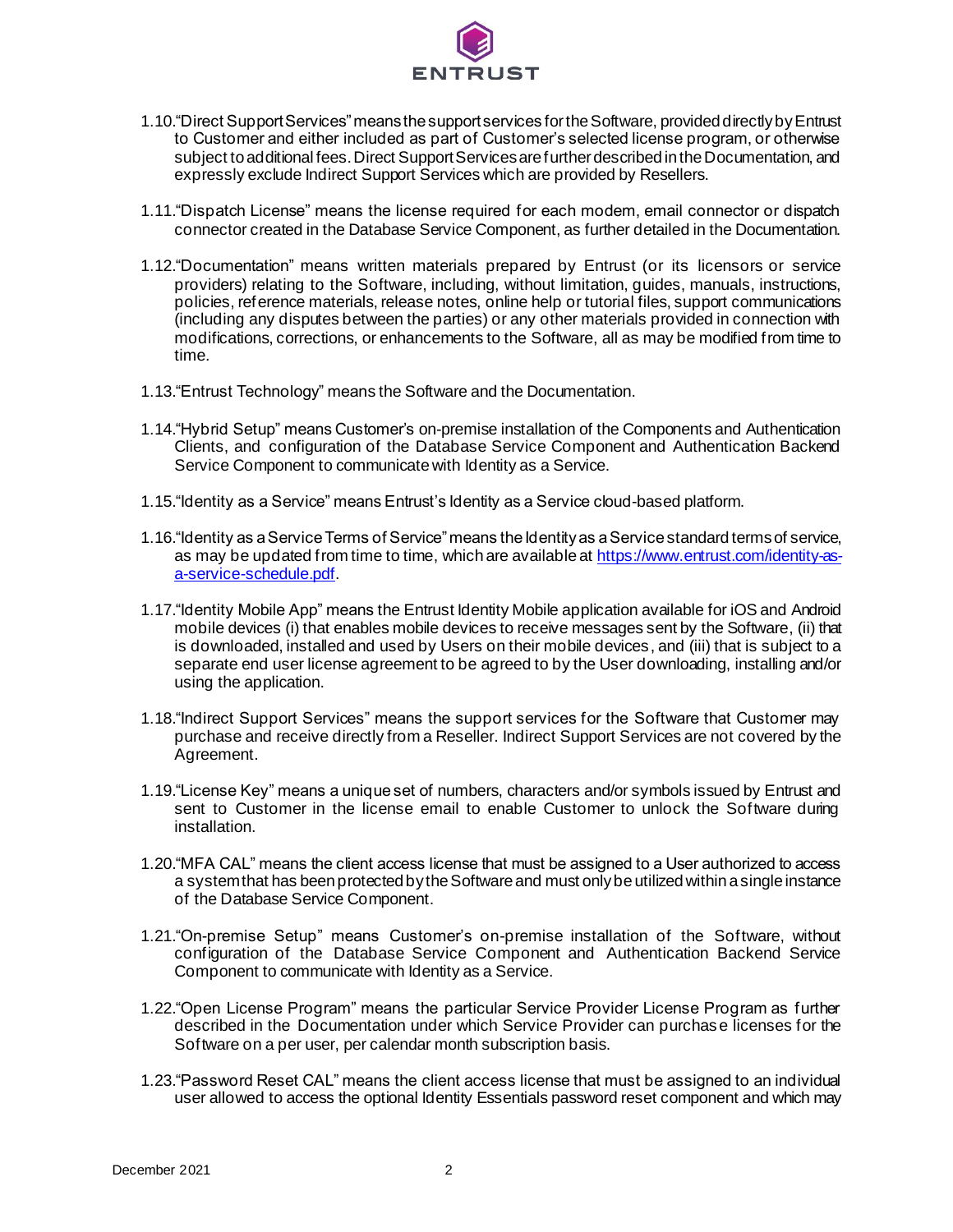

only be utilized within a single instance of the Database Service Component.

- 1.24."Perpetual License Program" means the program under which eligible Customers can purchase licenses for the Software for its internal business usage on a perpetual basis.
- 1.25."Reseller" means a legal entity that has entered into a valid agreement with Entrust or an Entrust authorized distributor to resell to Customer the Software licenses and, if applicable, Software Assurance Services and Direct Support Services. Reseller may also be authorized to provide Indirect Support Services.
- 1.26."Service Provider" means a Customer that is a hosting provider or service provider that offers hosting infrastructure and/or business applications to its Tenants (and their respective Users) and meets the requirements of the Service Provider License Program and, as applicable, the requirements of the Open License Program.
- 1.27."Service Provider License Period" has the meaning set out in Sections 2.3.3 (*Service Provider License Program (excl.. Open License Program)*) and 2.3.4 (*Service Provider Under Open License Program*), as applicable.
- 1.28."Service Provider License Program" means the program under which a Service Provider can purchase licenses for the Software during the Service Provider License Period for the purpose of providing an authentication service and/or password reset service to its Tenants and their Users.
- 1.29."Software" means Entrust's Identity Essentials computer software product in machine-readable object code form (excluding any Ancillary Software), including, without limitation, the Components, the Authentication Clients, and any Updates and/or Upgrades to which Customer is entitled.
- 1.30."Software Assurance Services" means the services available to Customer under the Perpetual License Program for optional purchase as further detailed in Section 2.11 (*Software Assurance*).
- 1.31."Special Terms and Conditions" mean any terms and conditions attached to this Identity Essentials Schedule.
- 1.32."Starter Pack" means a collection of types of licenses (e.g., MFA CALs, Password Reset CALs and Dispatch Licenses) that are bundled into a commercial package.
- 1.33."Tenant" means any Service Provider customer or client that has entered into a Tenant Agreement (as such term is defined in Section 2.4.6) through which such customer or client has accepted the terms and conditions of this Agreement.
- 1.34."Trial Software" means Software licensed to Customer for purposes of internal evaluation only for the Trial Period subject to the terms and conditions of this Agreement.
- 1.35."Trial Period" means the term as specified in the license email sent to Customer, or, if not specified, thirty (30) days.
- 1.36."Upgrade Entitlement" a right for a Customer to get access to Updates (as defined below) and/or Upgrades (as defined below).
- 1.37."Update" means minor new software product functionality or code that incorporates all previous fixes and service packs (if any exist) since the last Update of the Software and made generally available by Entrust. An Update is tied to the preceding version and is typically designated by a number to the right of the decimal point such as 1.1, 1.2, 1.3, etc.
- 1.38."Upgrade" means major changes in software product functionality or code that incorporates the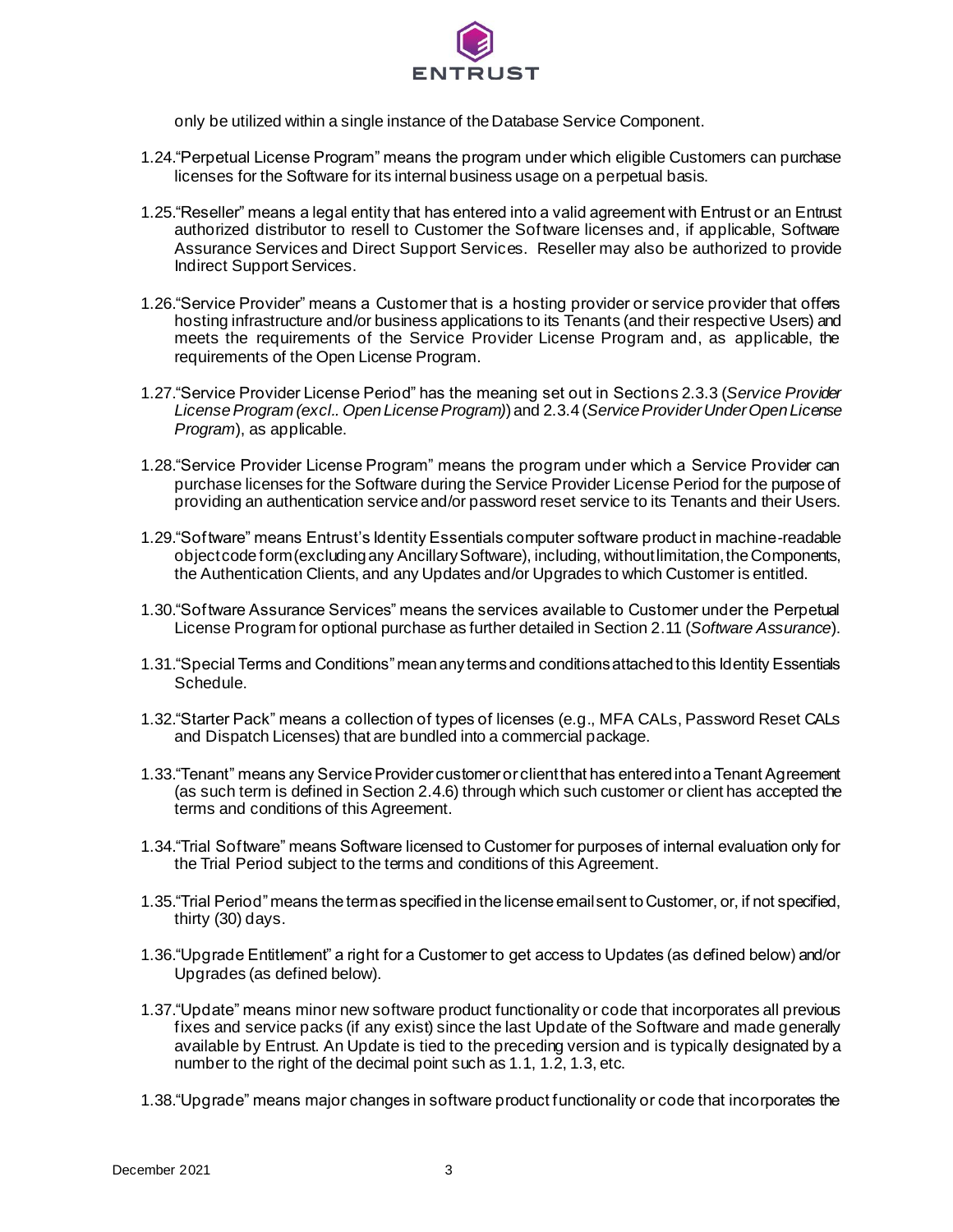

previous release (if one has occurred), fixes and service packs (if they have occurred) and made generally available by Entrust. An Upgrade is designated by the number to the left of the decimal point such as 1.0, 2.0, 3.0, etc.

1.39."User" means any individual end user who is authenticated by Customer or a Tenant (if Customer is a Service Provider) using the Software.

## 2. **Software Licenses.**

- 2.1. Grant of License**.** Subject to the terms and conditions stated in this Agreement, Entrust grants Customer a limited, non-exclusive, non-transferable license to install and use the Software (Onpremise Setup and Hybrid Setup only), subject to the following limitations:
	- 2.1.1.Use of the Software is limited to the quantity of Dispatch Licenses, MFA CALs and Password Reset CALs purchased by Customer under this Agreement as stated in the license email that Customer receives following the purchase of a Software license;
	- 2.1.2.Use of the Software is limited to the features and functionalities that Customer is licensed to use and/or purpose for which the Software is designed as described in the applicable Documentation;
	- 2.1.3.Except for perpetual licenses (granted under the Perpetual License Program), all licenses are limited in duration as defined by the applicable license program (see Section 2.3 (*License Programs*));
	- 2.1.4.Customer shall only use the License Key in conjunction with the copy of Software for which it was delivered, and Customer cannot copy or alter the License Key;
	- 2.1.5.Customer must comply with any and all technical limitations in the Software that only allow Customer to use Software in specific ways;
	- 2.1.6.Subject to any license program-specific exceptions expressly set out in Section 2.3 (*License Programs*), irrespective of the number of MFA CALs or Password Reset CALs granted by Entrust, the license to the Software only covers the installation of the Database Service Component on a single Computer, and only for Customer's internal business use, and Customer is not allowed to have more than one installation of the Database Service Component running at any point of time. If the Database Service Component is relocated to a different Computer, Customer must remove the Database Service Component from the former Computer;
	- 2.1.7.Customer is required to comply with any license program requirements set forth in the applicable Documentation or otherwise made available to Customer by Entrust;
	- 2.1.8.Customer is solely responsible for determining whether the Software is sufficient for its purposes, including but not limited to whether the Software satisfies Customer's legal and/or regulatory requirements (or those of its Tenants or Users);
	- 2.1.9.Customer is responsible and liable for the configuration of the Software to meet its own (and its Tenants' and/or Users') requirements;
	- 2.1.10. Entrust's relationship is with Customer and not its Tenants (if Customer is a Service Provider) and/or Users. Customer acknowledges and agrees that it shall be responsible for coordinating all communication with Entrust under this Agreement, and that Entrust shall direct any requests or other communications by Tenants or Users to Customer; and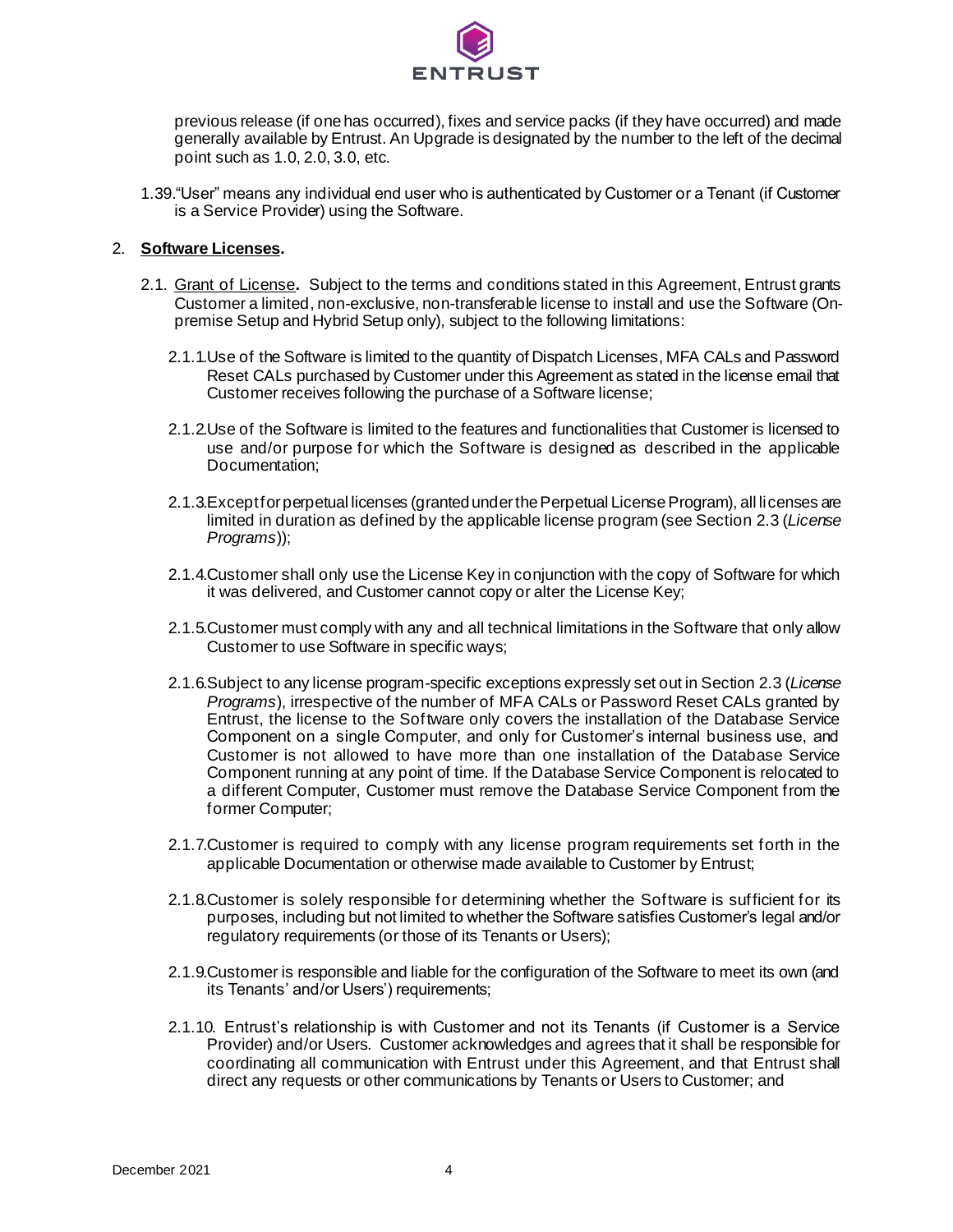

- 2.1.11. Customer is allowed to make a backup copy of the Software. Customer may use such copy only to reinstall the Software.
- 2.2. License Types. There are three different types of licenses available for the Software (On-premise Setup and Hybrid Setup only) as further described in the applicable Documentation. They are as follows: (a) Dispatch Licenses; (b) MFA CALs; and (c) Password Reset CALs. Customer may have a mandatory minimum number of such licenses it must purchase for the Software, and additional specific license-type requirements and entitlements may apply depending on Customer's choice of license program, and as set out in the applicable Documentation. For example, for some license programs it is mandatory for Customer to purchase a Starter Pack initially. A single default dispatch connector is automatically created by the system and is licensed hereunder for use fo r sending messages via a specific cloud service to the Identity Mobile App. Additionally, for Customers on a Customer Subscription License Program such default dispatch connector can be used to send SMS and voice call messages (ten (10) SMSs per user per month (unless other amount agreed to in writing by Entrust) at no charge – related to Software). This default dispatch connector does not require a Dispatch License.
- 2.3. License Programs. There are a number of license programs available for the Software (Onpremise Setup and Hybrid Setup only), as follows:
	- 2.3.1.*Perpetual License Program*. A Customer under the Perpetual License Program is granted a perpetual license to the Software (subject to the termination provisions in this Agreement). Customer is not eligible to receive (i) the Upgrade Entitlement or Direct Support Services, (ii) access to the Identity Mobile App for its Users, or (iii) access to the geofencing functionality of the Software, unless Customer has purchased these separately under the Software Assurance Services.
	- 2.3.2.*Customer Subscription License Program*. A Customer under the Customer Subscription License Program is granted a subscription-based license for the Software for the Customer Subscription Period (which means the term for which Customer has purchased licenses under the Customer Subscription License Program as specified in the license email sent to Customer). If Customer elects to renew its subscription, the Customer Subscription Period will be extended to include the term of the renewal, subject to Customer paying the applicable renewal fees within the prescribed period. It is Customer's responsibility to renew its subscription prior to expiration to avoid downtime of the Software. During the Customer Subscription Period, Customer possesses the Upgrade Entitlement and is eligible for Direct Support Services in accordance with the applicable Documentation.
	- 2.3.3.*Service Provider License Program (excl.. Open License Program)*. A Service Provider under the Service Provider License Program is granted a subscription-based license for the Service Provider License Period (which means the length of time for which Service Provider has purchased licenses for the Software as specified in the license email sent to Service Provider). If Service Provider elects to renew its subscription, the Service Provider License Period will be extended to include the term of the renewal, subject to Service Provider paying the applicable renewal fees within the prescribed period. It is the Service Provider's responsibility to renew its subscription prior to expiration to avoid downtime of the Software. During the Service Provider License Period, Service Provider possesses the Upgrade Entitlement and is eligible for Direct Support Services in accordance with the applicable Documentation.
	- 2.3.4.*Service Provider Under Open License Program*. A Service Provider under the Open License Program is granted a subscription-based license for the Service Provider License Period (which means a one (1) calendar month period, with the exception that if the initial term commences after the first day of any calendar month then the initial Service Provider License Period will only be the remainder of such calendar month). The subscription automatically renews for one (1) calendar month consecutive terms and the Service Provider License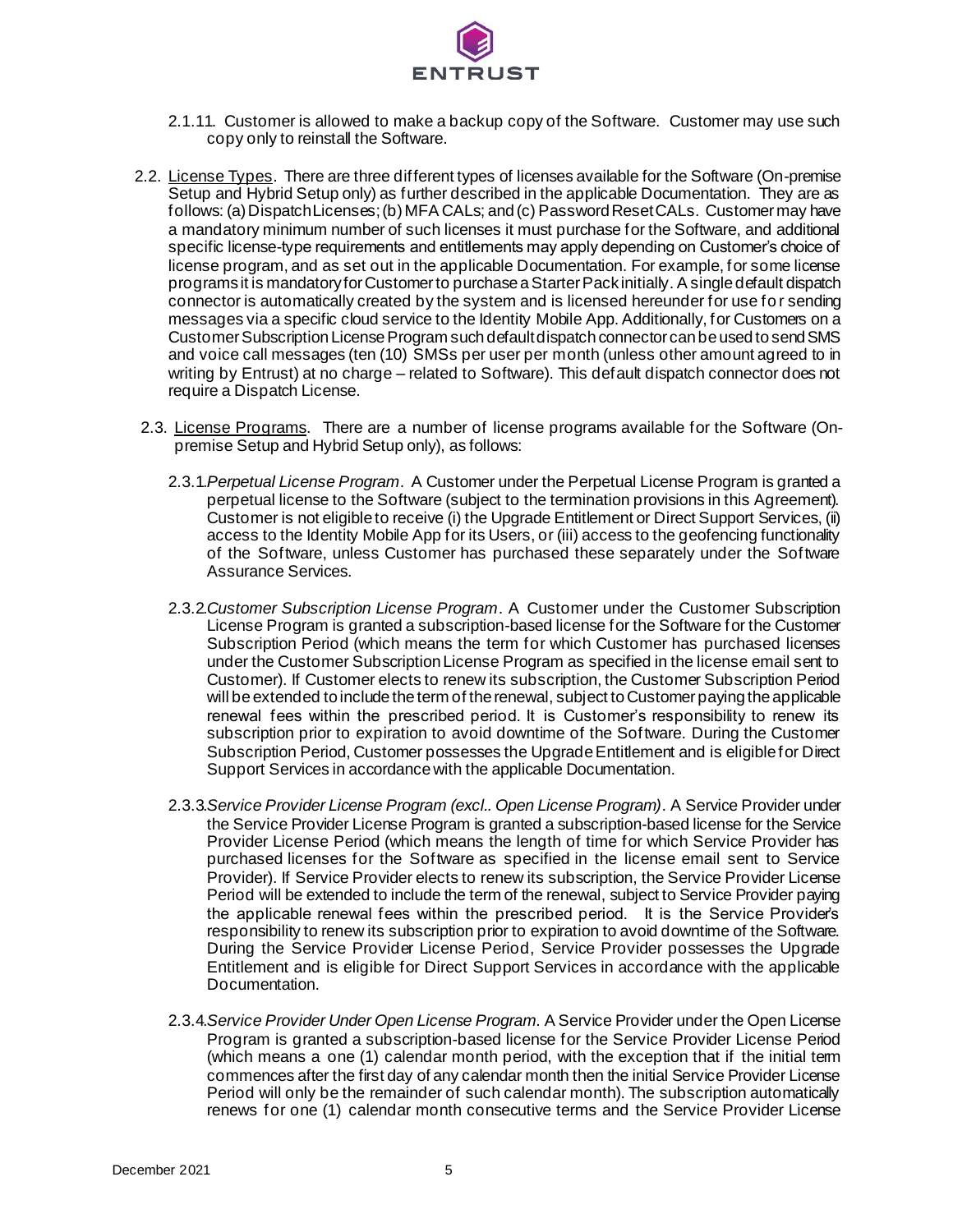

Period will be extended to include the term of the renewal, subject to Service Provider paying the applicable renewal fees within the prescribed period. Service Provider is required to provide at least one (1) month prior written notice to Entrust (directly or through its Reseller) if Service Provider wishes to terminate its participation in the Open License Program and must stop using the Software at the end of such one (1) month period (invoicing of any usage will continue if Service Provider continues to use the Software). If payment is not received by Entrust for a given monthly subscription period within the prescribed period, the Service Provider License Period immediately ends at the end of the next month and Service Provider must stop using the Software and immediately pay all amounts due. Notwithstanding the restrictions stated in Sections 2.1.6 and 2.1.7, a Service Provider granted licenses under the Open License Program is allowed to have more than one installation of the Database Service Component running, but will be invoiced for each such installation based on the assigned CALs in each Database Service Component. Each Database Service Component will automatically report the actual CAL assignments to Entrust on a periodic basis. In cases where the automatic reporting activity generated by the Software fails during a period of more than thirty (30) consecutive days, the Software will automatically limit the available functionality of the Software until such reporting activity has been restored. Service Provider is responsible for paying for all CAL assignments even if not reported. During the Service Provider License Period, Service Provider possesses the Upgrade Entitlement and is eligible for Direct Support Services in accordance with the Documentation.

#### 2.4. Additional Terms for Service Providers.

- 2.4.1.Any additional terms and conditions that are either set forth in the Identity Essentials Open License Program Documentation, or, to the extent incorporated herein by reference and made available on Entrust's website or as otherwise provided by Entrust to Customer, shall apply to Service Provider;
- 2.4.2.With respect to the Service Provider License Program (or Open License Program), the Service Provider hereby expressly agrees that Service Provider is liable and responsible for its Tenants and Users, and their compliance with the terms and conditions of this Agreement. A breach by any such Tenant or User of the terms and conditions of this Agreement shall be considered to be a breach by and the responsibility of the Service Provider. Service Provider will indemnify, defend and hold harmless Entrust Group from and against any third party claims, demands, suits or proceedings, costs, damages, losses, settlement fees, and expenses (including without limitation reasonable attorney fees and disbursements) arising out of or related to Service Provider's participation in the Service Provider License Program, use of the services or Software by Tenants and/or Users, and any dispute between Service Provider and its Tenants and/or Users;
- 2.4.3.Additional terms and conditions may apply to Service Providers as set out in the Service Provider License Program (or Open License Program). In case there is a conflict between the terms and conditions stated in this Agreement and terms and conditions under the Service Provider License Program, this Agreement prevails;
- 2.4.4.Service Provider will make no representations or warranties regarding the Software or any other matter (including without limitation Identity as a Service), to Tenants, Users, and/or any other third party, for or on behalf of Entrust, and Service Provider will not create or purport to create any obligations or liabilities on or for Entrust regarding the Software or any other matter (including, without limitation, Identity as a Service). Service Provider will be liable to Entrust for any and all Tenants' and/or Users' acts and/or omissions in relation to or breach of this Agreement;
- 2.4.5.Entrust is not responsible for, and disclaims all liability with respect to Tenants and/or Users; and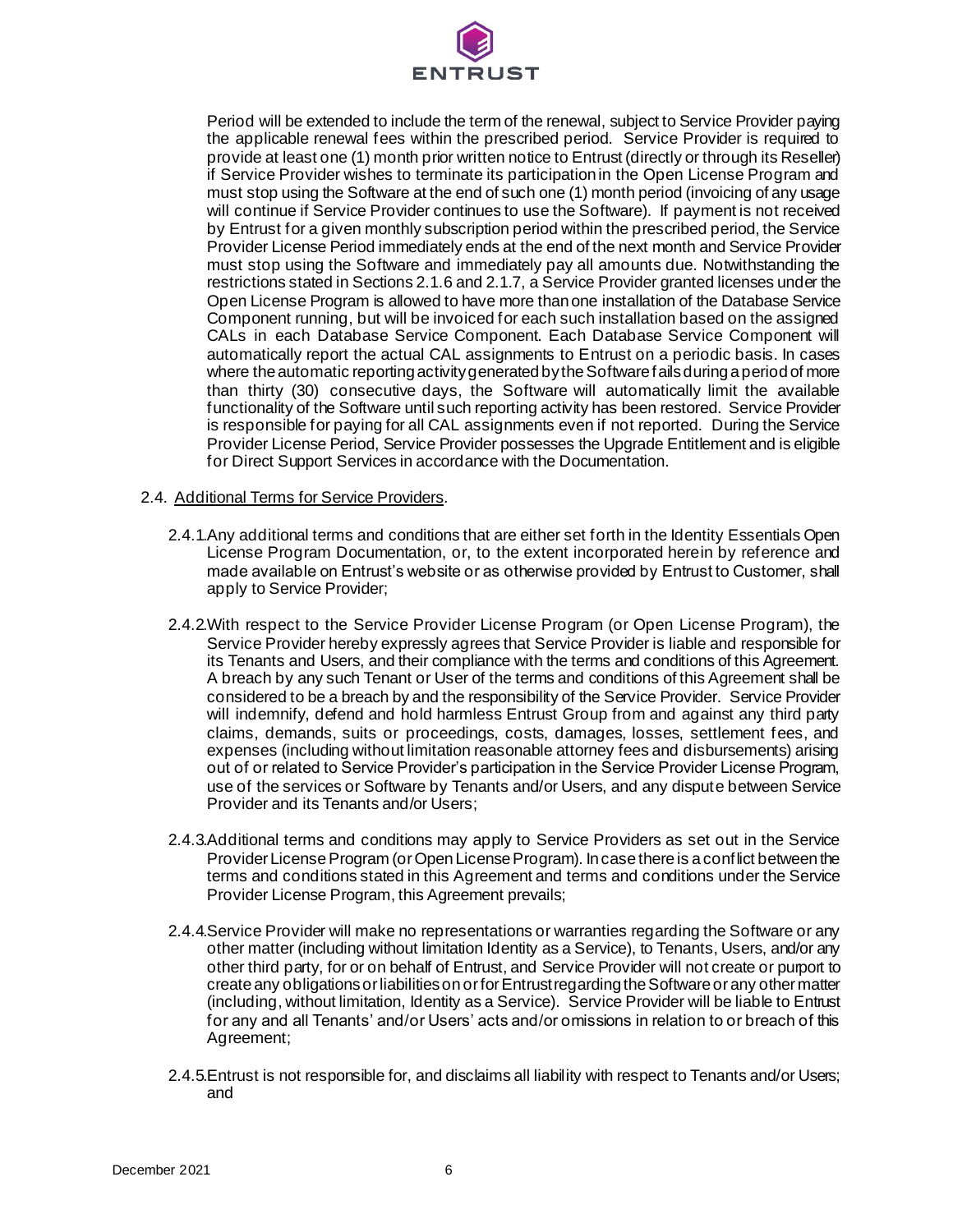

- 2.4.6.Service Provider shall enter into a tenant agreement with each of its Tenants which will be at least as protective of Entrust (and its Affiliates, licensors, suppliers and hosting providers) and the Software as this Agreement (the "Tenant Agreement"). Without limiting the generality of the foregoing, the Tenant Agreement will: (i) not contain any representation or warranty on behalf of Entrust or create or purport to create any obligation or liability on Entrust; (ii) disclaim any and all liability on behalf of Entrust; (iii) name Entrust as an indemnified party in any indemnification obligation benefiting Service Provider; (iv) provide for rights of termination consistent with those contained in this Agreement; and (v) make Entrust third party beneficiaries to the clauses implementing (ii), (iii) and (iv) above; (vi) provide appropriate notices to Users and obtain from the Users all necessary consents required for Service Provider to meet its obligations to Entrust under this Agreement; and (vii) in any reference to "Entrust", also cover Entrust's Affiliates, licensors, suppliers and hosting service providers.
- 2.5. Licensed Not Sold. The Software is protected by copyright and other intellectual property laws and treaties. Copies of the Software provided to Customer (or Users) pursuant to the Agreement are licensed, not sold, and neither Customer nor any User receives any title to or ownership of any copy of the Software itself.
- 2.6. Updates and Upgrades. To install and/or use Updates and/or Upgrades to the Software, Customer must first be licensed for the version of Software that is eligible for the Update/Upgrade. Upon Upgrade and/or Update, the agreement that accompanies the Upgrade and/or Update will take the place of the agreement for the version of the Software from which Customer upgraded and/or updated. When Customer has upgraded and/or updated the Software, Customer may no longer use the Software or previous versions of the Software, from which Customer upgraded and/or updated. If no agreement accompanies the Update and/or Upgrade to the Software, then the last version of the agreement that accompanied the Software will apply.
- 2.7. Restrictions. In addition to the restrictions set out in the General Terms, Customer shall not: (i) use the Software for service bureau or time-sharing purposes; (ii) permit any unauthorized third parties from accessing the Entrust Technology; or (iii) attempt to gain unauthorized access to, or disrupt the integrity or performance of, the Software or the data contained therein.
	- 2.7.1.Work around any technical limitations in the Software;
	- 2.7.2.Reverse engineer, translate, decompile or disassemble the Software or in any other manner decode the Software except to the extent that the foregoing restriction is expressly prohibited by applicable law notwithstanding a contractual obligation to the contrary;
	- 2.7.3.Create a subset, superset or other derivative of the Software or any portion thereof;
	- 2.7.4.Make more copies of the Software than expressly specified in this Agreement;
	- 2.7.5.Host, time-share, sell, publish, rent, lease, lend, distribute, license, sublicense, transfer, assign, encumber, grant a security interest in, or otherwise transfer the Software;
	- 2.7.6.Use nor have the right to use the Software as a service bureau or as any other hosted service for or on behalf of any third party;
	- 2.7.7.Make the Software available for use by third parties, unless Customer is a Service Provider enrolled under the Service Provider License Program (and in that case subject to the restrictions set out in this Agreement with respect to such license program);
	- 2.7.8.Make any modifications, adaptations or changes to the Software without the express written permission of Entrust; and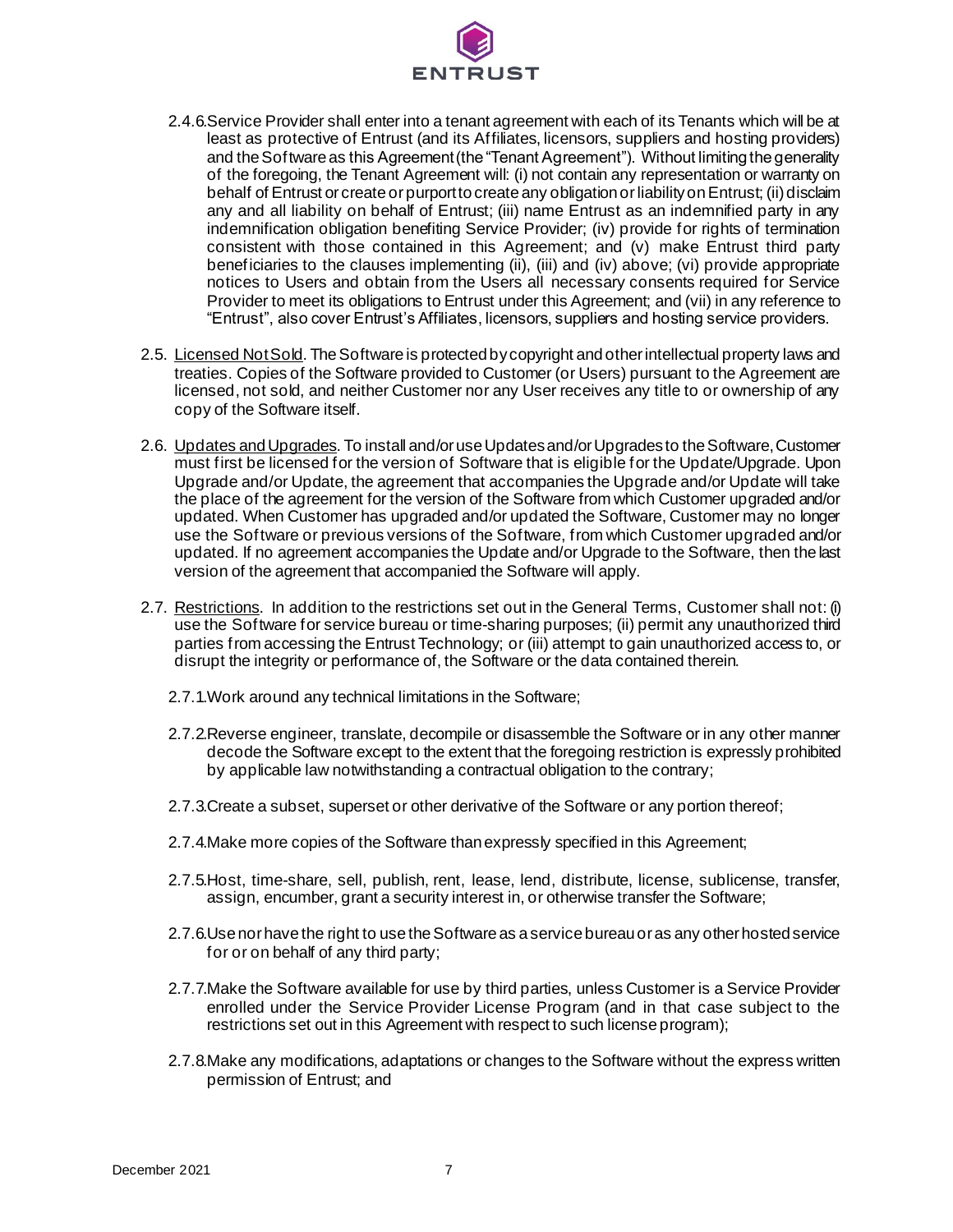

2.7.9.Remove, modify or alter any of Entrust's copyright, trademark or proprietary rights notices from any part of the Software (including notices on physical media).

The restrictions on Customer with respect to the Software as set forth in Sections 2.7.3, 2.7.4, 2.7.7, 2.7.8, and 2.7.9 above also apply to the Documentation.

- 2.8. Installation and Management. Customer agrees that it will be responsible for installing, configuring, and managing the Software in accordance with the Documentation. Entrust will have no responsibility or liability for any impact to or failure of the Software resulting from Customer's improper installation, configuration, and/or management.
- 2.9. Documentation. Customer is also granted the right to use for internal business use and to make a reasonable number of copies of any Documentation made available to Customer by Entrust (i) for the purpose of using, installing, and troubleshooting the Software during the term of the Software license, (ii) for the purpose of complying with the terms and conditions of this Agreement, or (iii) for the purpose of using the Direct Support Services or Software Assurance Services during the term of such Direct Support Services or Software Assurance Services, as applicable.
- 2.10. Direct Support Services. Subject to the terms and conditions of this Agreement and the Documentation, the Direct Support Services may be provided by Entrust to Customer o n an annual basis. After a period of twelve (12) months, Customer may renew the Direct Support Services as set out in the Documentation. Notwithstanding the foregoing, where support is purchased through a Reseller and the relevant order indicates that the Reseller will provide support, then such support constitute Indirect Support Services. Entrust will have no obligation to provide support or other services directly to Users. Support for certain third party products, if made available by Entrust and purchased by Customer, shall be provided pursuant to separate terms and conditions.
- 2.11. Software Assurance. Software Assurance Services is an optional service that Customers under the Perpetual License Program can purchase in order to get the Upgrade Entitlement for a prescribed period. This gives Customer the entitlement to receive new Updates and Upgrades to the Software as such are made generally available to Customers from Entrust, provided that Customer has purchased Software Assurance Services. Software Assurance Services also entitles Customers to (i) access the Identity Mobile App for its Users, or (ii) access the geofencing functionality of the Software. Customer's Software Assurance Services must be active at the time when the relevant Updates and/or Upgrades to the Software are made generally available to Customers, or at the time Customer (or its Users) access the Identity Mobile App or the geofencing functionality of the Software. Software Assurance Services do not include Direct Support Services. Customer is only entitled to Software Assurance Services if ordered and paid for by Customer. Software Assurance Services will not include any releases of the Software that Entrust, at its sole discretion, determines to be a separate product, or for which Entrust charges its Customers extra or separately. The terms of this Agreement and the additional terms set forth in the Software Assurance Services Documentation (or otherwise made available by Entrust to Customer) apply to the Software Assurance Services unless a new end-user-license agreement between Entrust and Customer replaces this Agreement.
- 2.12. Unauthorized Access. Customer will take reasonable steps to prevent unauthorized access to the Entrust Technology, including, without limitation, by protecting its passwords and other login information. Customer will notify Entrust immediately of any known or suspected unauthorized use of the Entrust Technologyor breach of its security and will use best efforts to stop such breach or unauthorized use.
- 2.13. Content of Text Messages (SMS); E-Mails, Etc. All passcodes delivered to Customer by text messages (SMS), emails or by any other means are, for security reasons, generated randomly and Entrust has no direct influence on the combination of letters and/or numbers generated as passcodes, including any words and meanings of the passcodes. Entrust takes no responsibility for the content or meaning (if any) of the automatically generated passcodes. Customer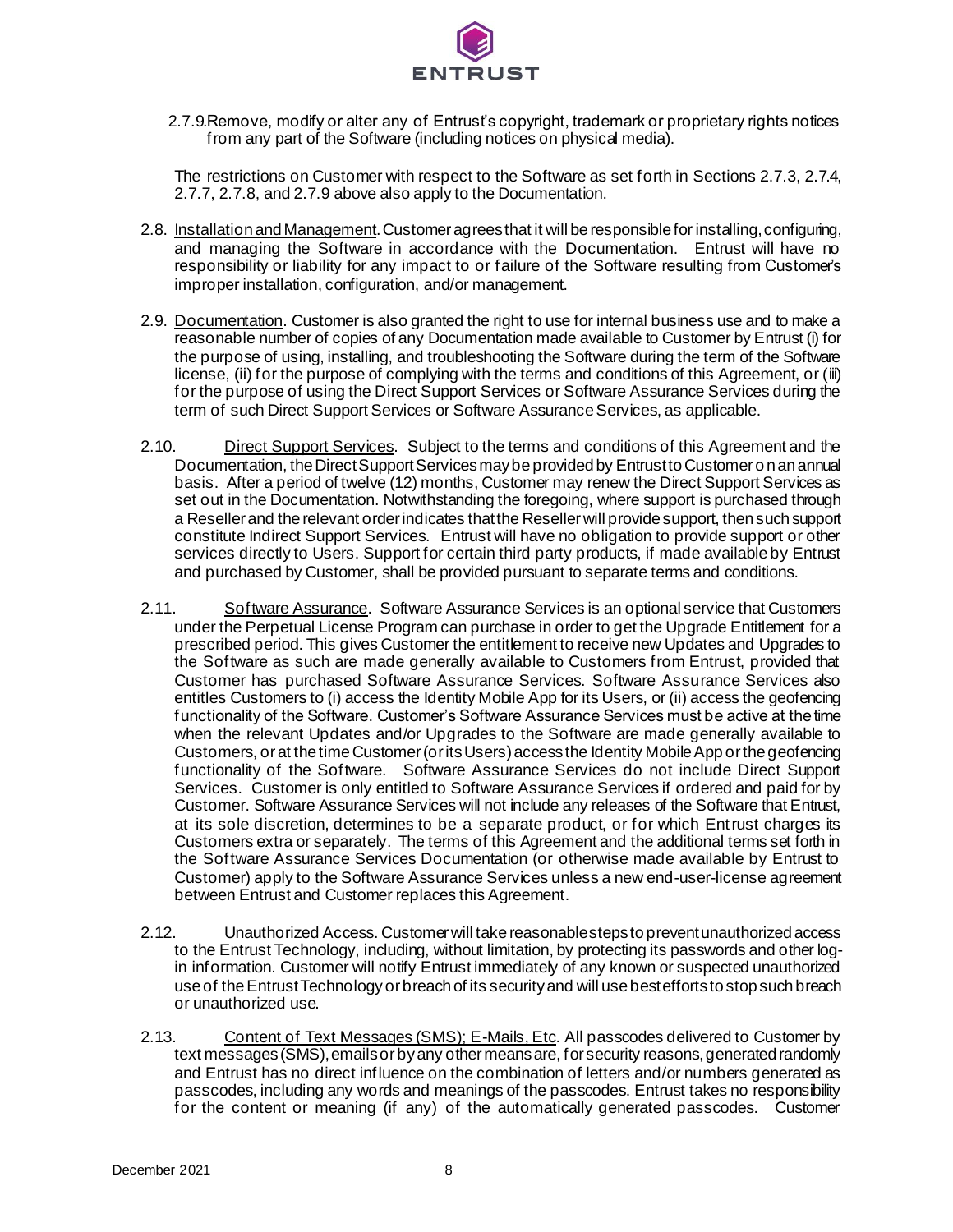

acknowledges and agrees that, other than the content of the default message templates included in the Software, Entrust: (i) has no direct control over any content, including, without limitation, passcodes, messages (including any modifications to default message templates not made by or on behalf of Entrust), text, script, data, or other information ("Content") delivered to Customer, Tenants, and/or Users, by text messages or by any other means through the Identity Essentials Mobile App; and (ii) takes no responsibility to Customer or to any third party for such Content, including any Content which might be false, inaccurate, inappropriate, incomplete, unsuitable, defamatory, libelous, obscene, abusive, intimidating, harmful, fraudulent, a virus or malicious code, spam, or otherwise unlawful or illegal. Customer will indemnify, defend and hold harmless Entrust Group from and against any third party claims, demands, suits or proceedings, costs, damages, losses, settlement fees, and expenses (including without limitation reasonable attorney fees and disbursements) arising out of or related to any Content.

- 2.14.Delivery. Entrust shall make the Entrust Technology available for electronic download within thirty (30) days of acceptance of an Order, subject to the receipt of all required documentation, including any required export and import permits. Thereafter, Customer shall be responsible for and bear all expenses (including taxes) related to making the permitted number of copies and distributing such copies if and as permitted in the Agreement. Customer will be the importer of record for the Software.
- 2.15. Use and Access to Identity as a Service (Hybrid Set Up only). Customer will be provided with limited access to and use of Identity as a Service, subject to the following requirements and restrictions:
	- 2.15.1. Access to and use of Identity as a Service is included in Customer's Software license granted under this Agreement;
	- 2.15.2. Customer must click-through and agree to the Identity as a Service Terms of Service, and such terms and conditions shall apply to Customer's use of the Identity as a Service features and functionality, subject to the additional rights and restrictions set out in this Section 2.15 (*Use and Access to Identity as a Service (Hybrid Set Up only)*) or as otherwise set out in the Documentation;
	- 2.15.3. Identity as a Service (as integrated with the Software) is currently supported by the following Authentication Clients: RADIUS Protection, AD FS Protection, IIS Website Protection, and Windows Logon Protection (other Authentication Clients do not currently support Identity as a Service) and Customer shall only be permitted to use such Authentication Clients with Identity as a Service;
	- 2.15.4. Customer under the Perpetual License Program (standard or not-for-resale/NFR) for the Software: (i) must have a valid, fully paid-up entitlement to Software Assurance Services, (ii) will only have access to push authentication, email one-time password (OTP), token OTP, temporary access code, and device finger print functionality (as such terms are further detailed in the Identity as a Service documentation), and (iii) will not be entitled to use SMS dispatching and voice OTP from Identity as a Service;
	- 2.15.5. Customer under the Customer Subscription License Program must have a valid and fully paid-up subscription. Customer will (i) get access to the Identity as a Service Plus Bundle (as further detailed in the Identity as a Service documentation), and (ii) notwithstanding the description in the Identity as a Service Plus Bundle, get twenty (20) SMSs per user per year at no charge (related to Identity as a Service);
	- 2.15.6. Customer under a Service Provider License Program (standard or Open License Program) must have a valid and fully paid-up subscription. Customer will get access to the Identity as a Service Plus Bundle (as further detailed in the Identity as a Service documentation), but will not be entitled to use SMS dispatching and voice OTP from Identity as a Service without prior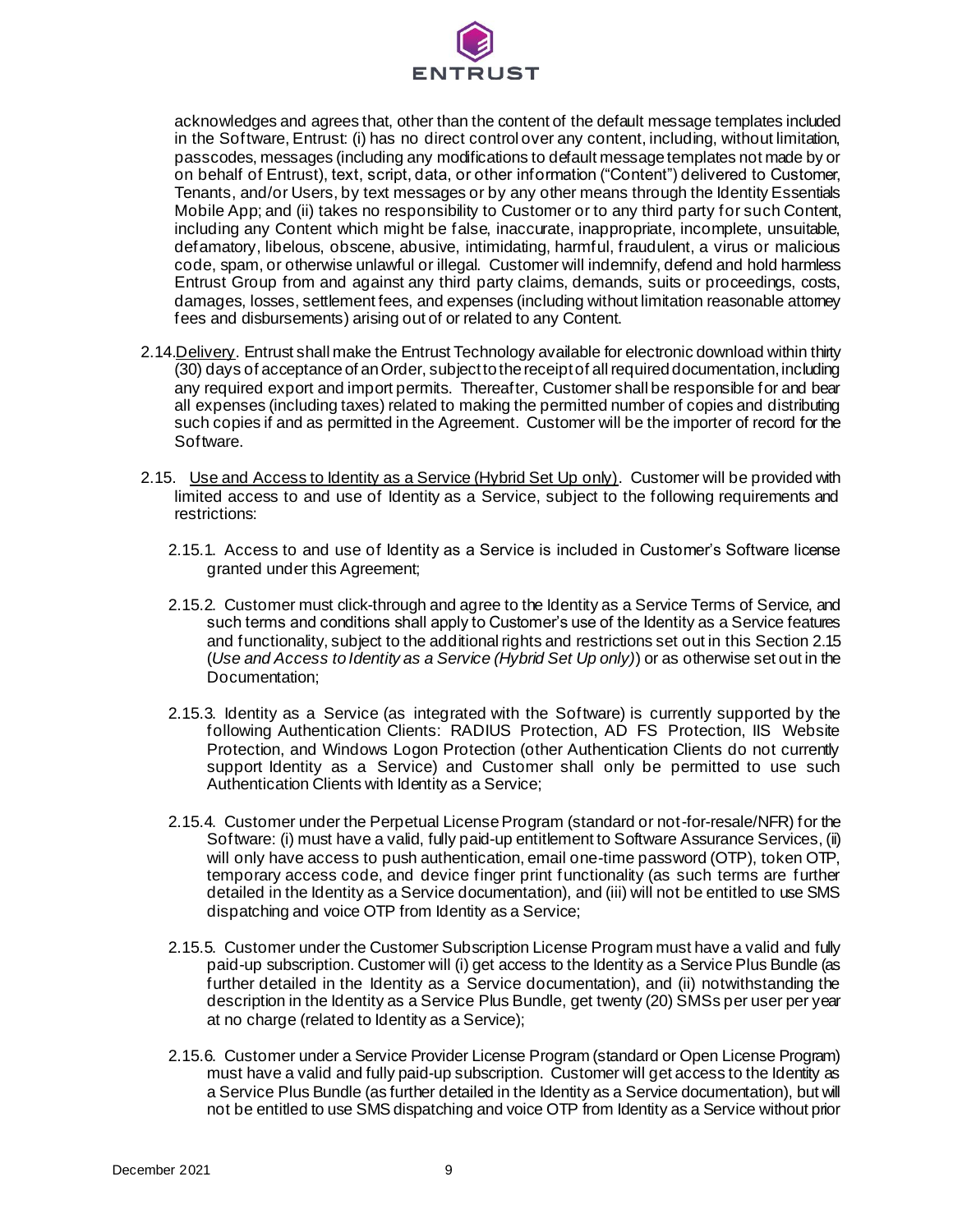

written permission (which may include additional charges);

- 2.15.7. In the event of conflict between the Identity as a Service Terms of Service and this Agreement, with respect to Identity as a Service and its features and functionality, the terms and conditions of the Identity as a Service Terms of Service shall prevail to the extent of the conflict.
- 2.16. Cloud Setup. "Cloud Setup" refers to any instance where Customer's use of Identity as a Service is solely based on the Identity as a Service Terms of Service and where Customer's right of access to and use of Identity as a Service is not subject to any license obtained pursuant to this Agreement (including any related additional rights or restrictions). With respect to the Cloud Setup the following also applies:
	- 2.16.1. RADIUS Protection, AD FS Protection, IIS Website Protection, and Windows Logon Protection Authentication Clients are also covered (licensed) under the Identity as a Service Terms of Service; and
	- 2.16.2. In the event Customer obtained rights to access and use Identity as a Service pursuant to this Agreement, such rights shall automatically expire to the extent any of the requirements set out in Section 2.16 (Use and Access to Identity as a Service (Hybrid Set Up only)) are no longer met. Thereafter, any subsequent use of Identity as a Service shall be solely pursuant to the Identity as a Service Terms of Service.

## 3. **Trial License.**

- 3.1. If Customer has received Trial Software, regardless of how it is labelled, the license to use the Trial Software is limited in time to the Trial Period. The terms of this entire Agreement will also apply to Customer's use of Trial Software subject to the following specific overriding terms and conditions:
	- 3.1.1.Grant of License. Entrust grants Customer a limited, non-exclusive license to use the Trial Software for the sole purpose of evaluating the Trial Software's suitability for Customer's internal business requirements. The license granted is limited in time to the Trial Period.
	- 3.1.2.Termination. Upon notice to Customer, Entrust can terminate this license to the Trial Software with immediate effect at any time. Furthermore, the license to the Trial Software will automatically terminate without notice on the earlier of: expiration of the Trial Period, or Customer's completion of its evaluation of the Trial Software.
	- 3.1.3. Limited Software. Parts (or functionality) of the full version of the Software may be withheld or unusable to Customer of the Trial Software.
	- 3.1.4.As Is. Trial Software is provided to Customer AS IS without any warranties, rights to remedies or liabilities, indemnities, or support services being provided by Entrust.

#### 4. **Fees.**

4.1. Customer will pay the costs and fees (including where overages are applicable, any overage fees) for the Software as set out in the applicable Order, which are payable in accordance with the Order and the General Terms.

#### 5. **Data Processing.**

5.1. Consents Customer Data; Personal Data. Customer represents and warrants that before providing Customer Data or Personal Data to Entrust, Customer will have provided and/or obtained the requisite consents (if any) and made all requisite disclosures (if any) to Data Subjects, in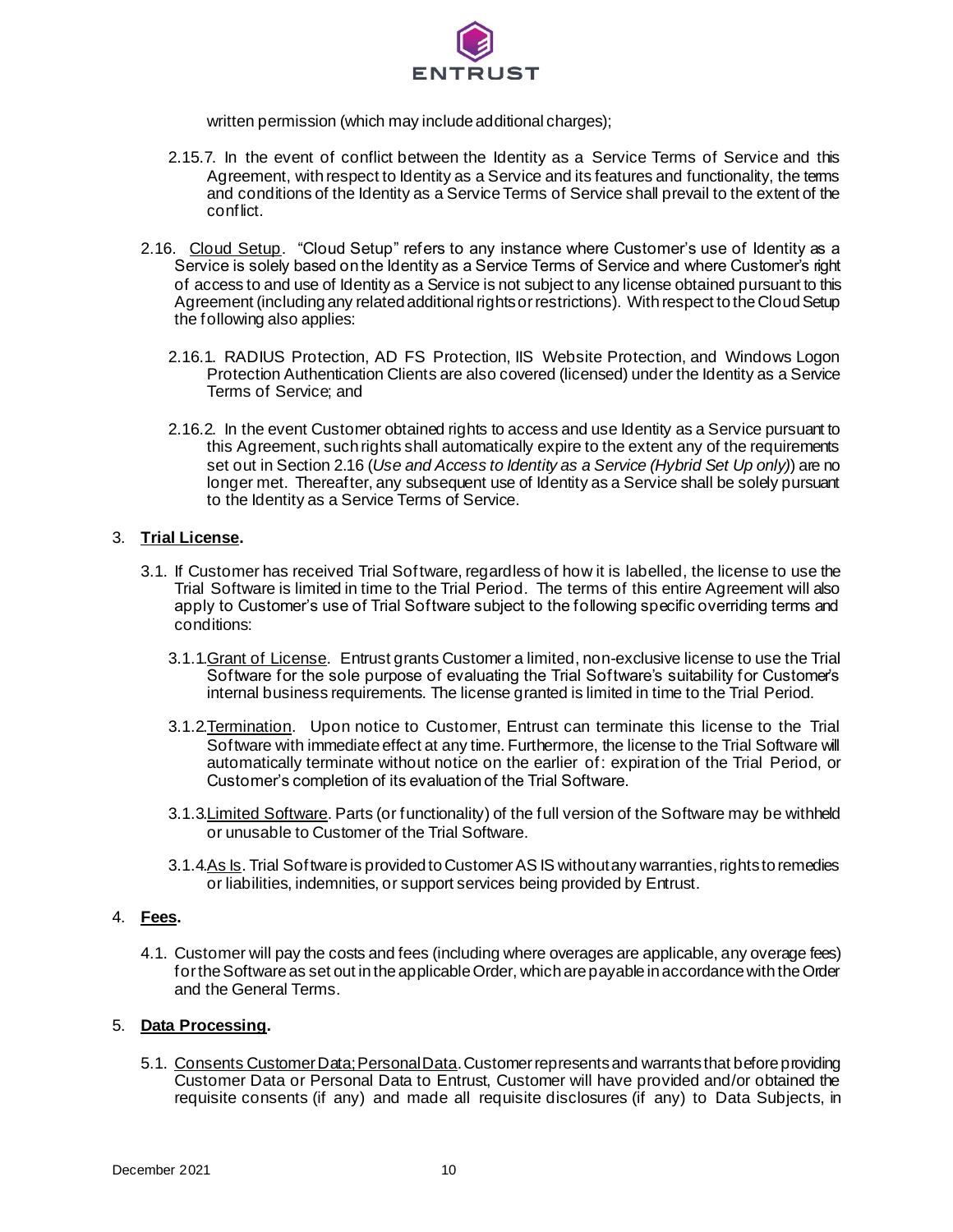

accordance with all applicable laws, rules or regulations for the collection, use, and disclosure of the Customer Data or Personal Data, by Entrust (or its licensors or service providers) in accordance with the Agreement. Customer shall be responsible for the accuracy, quality and legality of Customer Data or Personal Data and the means by which Customer acquired them.

# 6. **No Other Rights Granted; Feedback.**

- 6.1. No Other Rights Granted. The rights granted under the Agreement are only as expressly set forth in the Agreement. No other right or interest is or will be deemed to be granted, whether by implication, estoppel, inference or otherwise, by or as a result of the Agreement or any conduct of either party under the Agreement. Entrust and its licensors expressly retain all ownership rights, title, and interest in the products and services provided by Entrust (including any modifications, enhancements and derivative works thereof). Any permitted copy of all or part of any item provided to Customer must include all copyright notices, restricted rights legends, proprietary markings and the like exactly as they appear on the copy delivered by Entrust to Customer.
- 6.2. Feedback. "Feedback" refers to Customer's suggestions, comments, or other feedback about the Entrust Technology or other Entrust products and services. Even if designated as confidential, Feedback will not be subject to any confidentiality obligations binding Entrust. Customer hereby agrees that Entrust will own all Feedback and all associated intellectual property rights in or to Feedback, and Customer hereby assigns to Entrust all of Customer's right, title, and interest thereto, including without limitation intellectual property rights.

## 7. **Warranty; Disclaimer.**

- 7.1. Software Warranty. Entrust provides for a period of ninety (90) days from the date of delivery of the initial Software product a right of remedy as a result of such Software not performing in substantial accordance with the Documentation delivered with such Software consisting of, at Entrust's option, (i) repairing or replacing such Software which is returned to Entrust, or (ii) taking return of such Software and refunding the price paid for such Software. Customer must make a valid claim for such remedy and demonstrate that the Software does not perform as set forth above within the ninety (90) days. Entrust will have no obligation to fix errors in the Software caused by accident, misuse, abuse, improper operation, misapplication, or any other cause external to the Software or Entrust. For greater certainty, there is no right of remedy for Updates and/or Upgrades. Entrust further warrants that at the time of delivery, Entrust shall have used commercially reasonable efforts to cause the Software to be free of any known computer virus or harmful, malicious, or hidden program, data, or other computer instructions whose purpose is to disrupt, damage, or interfere with the use of computer and telecommunications software or hardware for their normal purposes.
- 7.2. Warranty Exclusions. The warranty in Section 7.1 (*Software Warranty*) shall not cover or apply with respect to any damages, malfunctions or non-conformities caused by (i) failure to use the Software in accordance with the Agreement and the Documentation; (ii) accident, misuse, abuse, improper operation, misapplication, or any other cause external to the Software; (iii) any modifications or additions made to the Software by Customer. Entrust shall have no obligation to fix errors in the Software caused by accident, misuse, abuse, improper operation, misapplication, or any other cause external to the Software; or (iv) any evaluation or NFR use pursuant to Section 3 (*Evaluation; NFR*).
- 7.3. Remedy for Breach of Warranty. EXCEPT AS SPECIFICALLY STATED HEREIN, ENTRUST'S EXCLUSIVE LIABILITY AND CUSTOMER'S SOLE AND EXCLUSIVE REMEDY FOR ANY DEFECT OR DELAY SHALL BE SUBJECT TO THE LIMITATION ON AND EXCLUSION OF DAMAGES SET OUT BELOW. THESE LIMITATIONS AND EXCLUSIONS APPLY EVEN IF REPAIR, REPLACEMENT OR A REFUND FOR THE SOFTWARE DOES NOT FULLY COMPENSATE THE CUSTOMER FOR ANY LOSSES; OR ENTRUST KNEW OR SHOULD HAVE KNOWN ABOUT THE POSSIBILITY OF THE DAMAGES. TO THE MAXIMUM EXTENT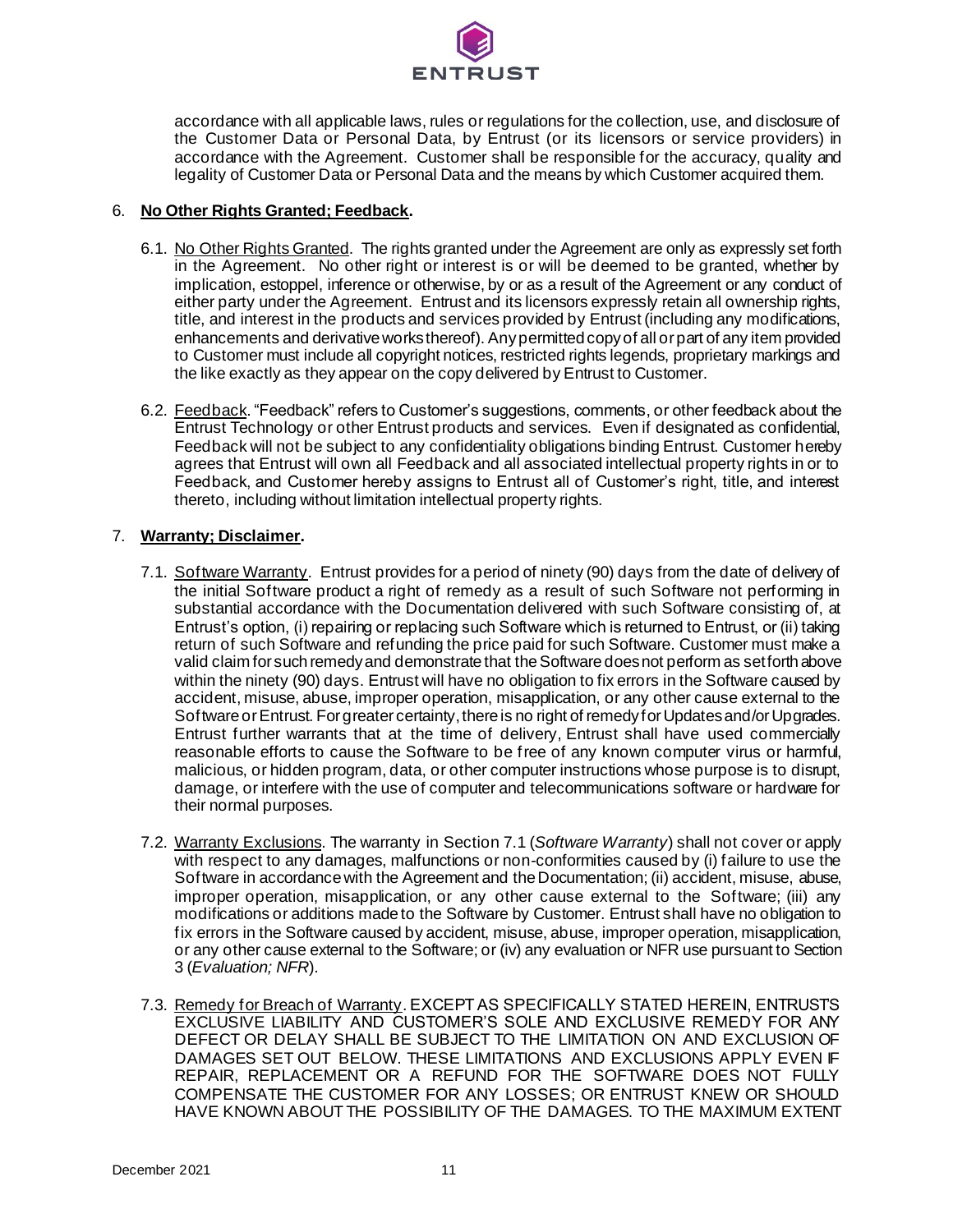

PERMITTED BY LAW, EXCEPT AS SPECIFICALLY PROVIDED IN THIS AGREEMENT, THE SOFTWARE AND ANY RELATED SERVICES ARE PROVIDED "AS IS", WITHOUT ANY REPRESENTATIONS, CONDITIONS, OR WARRANTIES OF ANY KIND. WITHOUT LIMITATION, ENTRUST, INCLUDING ITS AFFILIATES, LICENSORS, SUBCONTRACTORS, DISTRIBUTORS, SUPPLIERS, OR AGENTS, AND THEIR RESPECTIVE DIRECTORS, OFFICERS OR EMPLOYEES (COLLECTIVELY, THE "ENTRUST GROUP"), DISCLAIMS ALL OTHER REPRESENTATIONS, WARRANTIES AND CONDITIONS, EITHER EXPRESS, IMPLIED, STATUTORY, BY USAGE OF TRADE OR OTHERWISE, INCLUDING WITHOUT LIMITATION WARRANTIES OF MERCHANTABILITY, SATISFACTORY QUALITY, NON-INFRINGEMENT, TITLE, OR FITNESS FOR A PARTICULAR PURPOSE. EXCEPT AS OTHERWISE PROVIDED IN THIS AGREEMENT, THE ENTIRE RISK OF THE USE OF THE SOFTWARE OR RECEIPT OF ANY RELATED SERVICES HEREUNDER SHALL BE BORNE BY CUSTOMER. FURTHERMORE, ENTRUST GROUP DOES NOT REPRESENT NOR WARRANT THAT THE SOFTWARE OR ANY RELATED SERVICES WILL: ACHIEVE SPECIFIC RESULTS, OPERATE WITHOUT INTERRUPTION, DISPLAY CORRECT INFORMATION ABOUT A USER'S LOCATION AND/OR ORGANIZATION (SINCE SOME INFORMATION IS RECEIVED FROM THIRD PARTIES), BE ERROR FREE, OR BE ABSOLUTELY IMPENETRABLE TO HACKERS WILFULLY TRYING TO GAIN ACCESS TO THE CUSTOMER'S COMPUTER SYSTEM. INCLUDING BUT NOT LIMITED TO ANY IMPLIED WARRANTIES OR CONDITIONS OF MERCHANTABILITY, NON-INFRINGEMENT, TITLE, SATISFACTORY QUALITY OR FITNESS FOR A PARTICULAR PURPOSE.

#### 7.4. **Except as expressly stated in Section 7 (Warranty), the disclaimers in Section 13 (Disclaimer of Warranties) of the General Terms apply to the Software.**

## 8. **Indemnification**.

8.1. Indemnification by Customer. In addition to the restrictions set out in the General Terms, Customer agrees to defend, indemnify and hold harmless, Entrust against any and all third party claims, demands, suits or proceedings, costs, damages, losses, settlement fees, and expenses (including without limitation attorney fees and disbursements) arising out of or related to: (i) infringement, misappropriation or violation of a copyright, trademark, trade secret, or privacy or confidentiality right by written material, images, logos or other content uploaded to the Entrust Technology; (ii) the injury to or death of any individual, or any loss of or damage to real or tangible personal property, caused by the act or omission of Customer; or (iii) violation of applicable law by Customer, or Customer Data (collectively with those items in the General Terms, "Customer-Related Claims").

#### 9. **Term and Termination.**

- 9.1. Term**.** The Agreement will commence upon Customer's acceptance of the Agreement and, unless otherwise terminated pursuant to the Agreement, will expire on (i) the date the Trial Period expires; or (ii) for so long as Customer continues to use the Software in the case of a perpetual license (as applicable, the "Term").
- 9.2. Termination. In addition to the termination rights in the General Terms:
	- 9.2.1.Entrust may terminate a license to Software granted under this Identity Essentials Schedule and refuse any additional Orders for Software if Customer commits a material breach of this Identity Essentials Schedule and fails to remedy such material breach within thirty (30) days after delivery of notice of the occurrence or existence of such breach or such longer period as may be agreed to in writing by Entrust.
	- 9.2.2.Customer may terminate a perpetual license to Software granted under this Identity Essentials Schedule by destroying all copies of the Software under its control and notifying Entrust of such destruction.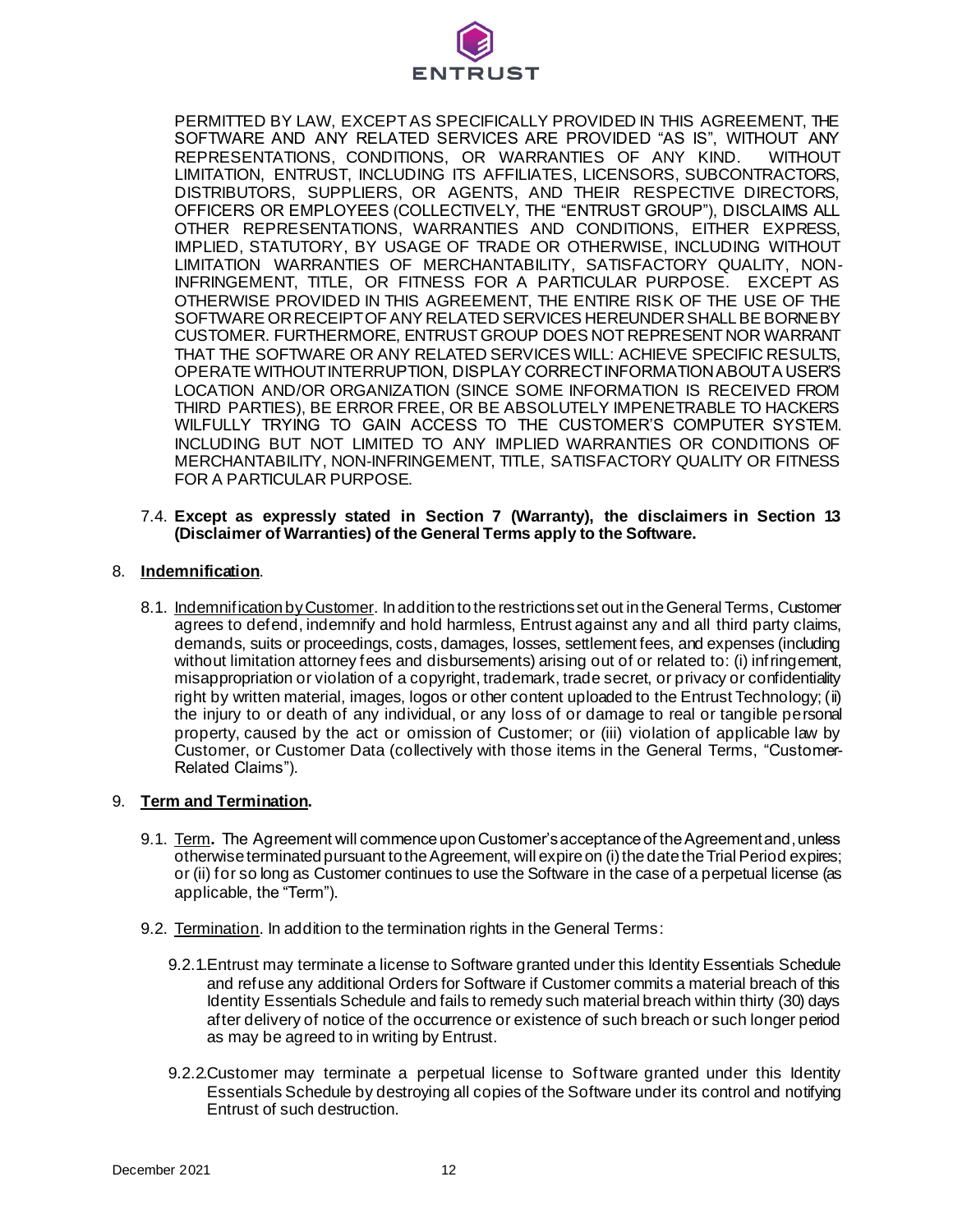

# 10. **General.**

- 10.1.Order of Precedence. In the event of a conflict between this Identity Essentials Schedule and Special Terms and Conditions, the latter will prevail over any conflicting provisions.
- 10.2. Publicity. Customer agrees that Entrust may identify Customer as a customer of the Software, and, subject to its prior review and approval of a proposed copy, Entrust may issue a press release and/or case study regarding Customer's use of the Software.
- 10.3.U.S. Government End-Users. Any software and documentation provided under the Agreement are commercial items, as that term is defined in 48 CFR 2.101, consisting of commercial computer software and commercial computer software documentation, as those terms are used in 48 CFR 12.212. If software or documentation is acquired by or on behalf of the U.S. government or by a U.S. government contractor (including without limitation prime contractors and subcontractors at any tier), then in accordance with 48 CFR 227.7202-4 (for Department of Defense licenses only) and 48 CFR 12.212 (for licenses with all federal government agencies), the government's rights to such software and documentation are limited to the commercial rights specifically granted in the Agreement, as restricted by the Agreement. The rights limited by the preceding sentence include any rights to reproduce, modify, perform, display, disclose, release, or otherwise use the software or documentation. This Section (*U.S. Government End-Users*) does not grant Customer any rights not specifically set forth in the Agreement. Customer shall not remove or deface any restricted rights notice or other legal notice appearing in any software or documentation or on any associated packaging or other media. Customer shall require that its U.S. government users of any software or documentation agree to and acknowledge the provisions of this Section (*U.S. Government End-Users*) in writing.
- 10.4.Audit Rights**.** Customer shall keep reasonable records relating to Customer's use of the Software sufficient to show compliance with the Agreement, includgin, without limitation, with respect to the number of (i) copies of Software made or used by Customer; and (ii) CALs issued and used ("Usage Records"). A chartered or certified public accountant selected by Entrust may, upon reasonable notice and during normal business hours, but no more often than once a year, inspect such Usage Records. If the audit reveals that Customer's use has not been in compliance with the Agreement and as a result has not paid the full or correct price for its actual use, Entrust may invoice the unpaid price based on the price list current at the time of the audit. Customer shall pay the reasonable expenses incurred by Entrust to undertake the audit if the audit reveals either underpayment of more than 5% of the fees that should have been paid to Entrust for the audited period, or that Customer has materially failed to maintain Usage Records or provide them for inspection. In addition to the foregoing, Entrust shall also have the right to request that Customer provide a written report setting out the number of (i) copies of Software made or used by Customer; and (ii) CALs issued and used.
- 10.5. Professional Services. If Entrust provides any professional services and deliverables with respect to the Software, such professional services and deliverables shall be subject to a separate agreement between Entrust and Customer, which may set out the scope and details of any professional services and deliverables, including, if and as applicable, resource specialist(s), milestones, delivery dates, acceptance criteria, payment terms and any other information and terms related thereto.
- 10.6. Third Party Services. Customer's use of third party products or services (including, without limitation, SMS message delivery services) that are not licensed to Customer directly by Entrust ("Third Party Services") will be governed solely by the terms and conditions applicable to such Third Party Services, as agreed to between Customer and the relevant third party. Entrust does not endorse or support, is not responsible for, and disclaims all liability with respect to Third Party Services, including, without limitation, the privacy practices, data security processes or other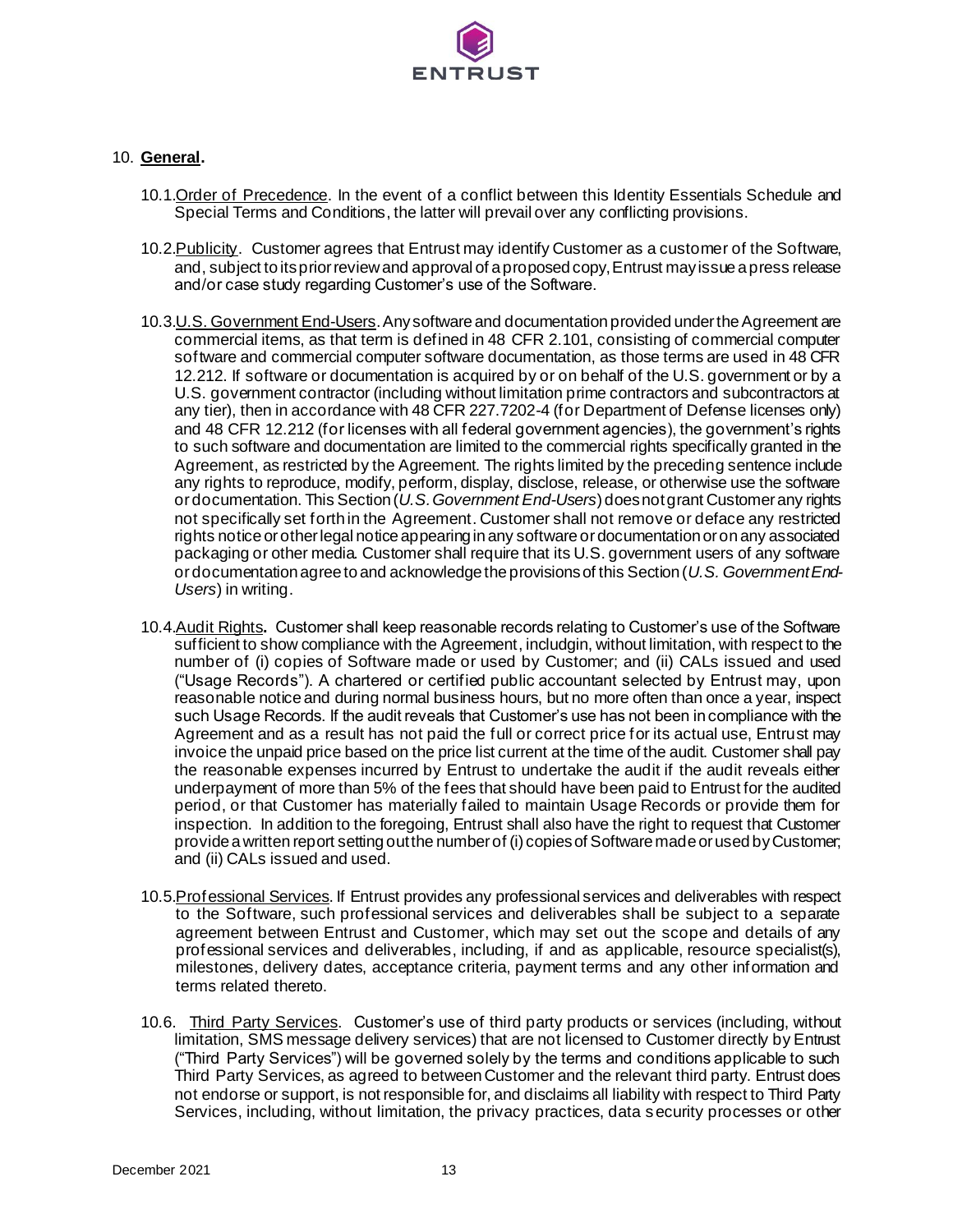

policies and practices of the relevant third party. Customer agrees to waive any and all claims against Entrust with respect to any Third Party Services.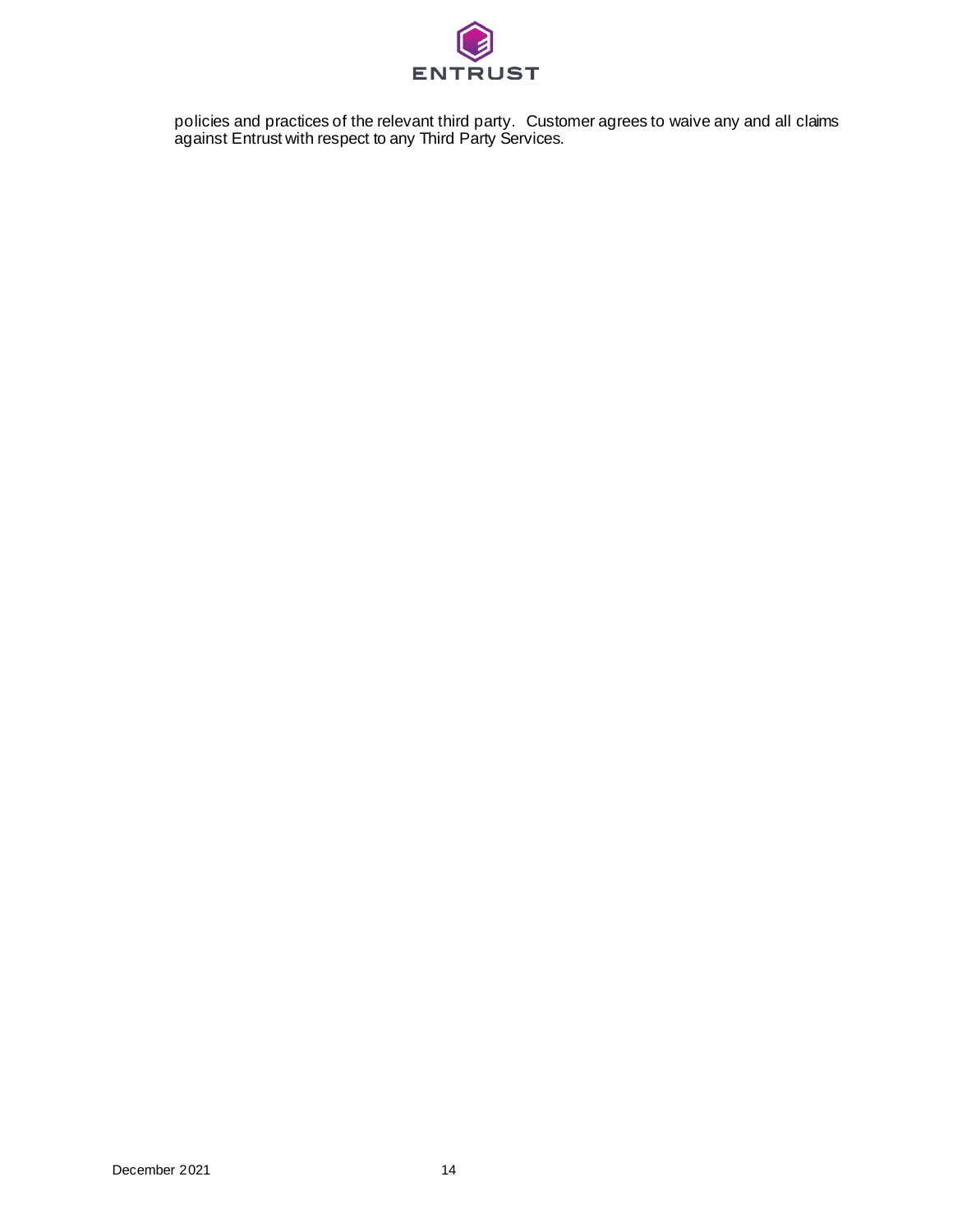

# **SMS/VOICE VERIFICATION**

# **SPECIAL TERMS AND CONDITIONS**

These SMS/Voice Verification Special Terms and Conditions ("SMS + Voice Special Terms") are attached to the Identity Essentials Schedule, and contain the terms and conditions that govern access to and use of the SMS + Voice Verification Service (as defined herein). Customer's use of the SMS + Voice Verification Service are subject to these SMS + Verification Special Terms, the Identity Essentials Schedule terms and conditions, and the General Terms. Capitalized terms not defined in Section 1 herein or elsewhere in these SMS + Voice Special Terms shall have the meaning set out in the Identity Essentials Schedule. References to articles or sections herein shall be to articles or sections in these SMS + Voice Special Terms unless otherwise expressly stated. Provisions in these SMS + Voice Special Terms will prevail with respect to the SMS + Voice Verification Service over any conflicting provision in the Identity Essentials Schedule.

## 1. **DEFINITIONS.**

- 1.1. "Applicable Law" means any statute, statutory instrument, regulation, order and other legislative provision, including any delegated or subordinate legislation, and any judgment of a relevant court of law or decision of a tribunal or competent authority, to the extent any of the foregoing applies to a party's performance of obligations under the Agreement in the relevant jurisdiction.
- 1.2. "Customer Data" means any information transmitted by or on behalf of Customer during the execution of an electronic request to the SMS + Voice Verification Service.
- 1.3. "Inappropriate Content" means any content which (a) is unsolicited, including without limitation, unauthorized "bulk" or "spam" messages; (b) contains or introduces "viruses", "worms", "Trojan Horses", "e-mail bombs", "cancel bots" or other similar computer programming routinesl (c) is in any way unlawful; (d) infringes the intellectual property or privacy or other rights of any person, including without limitation the Intellectual Property Rights of Entrust (or its licensors or service providers); or (e) executes, initiates or causes "phishing"or social engineering activities.
- 1.4. "Intellectual Property Rights" means all trade secrets, patents and patent applications, trademarks, services marks, trade names, internet domain names, copyrights (including copyrights in computer software), moral rights, rights in knowhow and any renewals or extensions of the foregoing, and all other proprietary rights, and all other equivalent or similar rights which may subsist anywhere in the world, including any renewals or extensions thereof.
- 1.5. "SMS + Voice Verification Service" means the Entrust service which provides real time delivery of a one-time password to a User mobile device by either SMS or a voice channel for verification purposes.
- 1.6. "User" means any of Customer's customers, clients, or other users that use the SMS + Voice Verification Service in respect of whom Customer Data is submitted.

# 2. **USE OF SMS AND VOICE VERIFICATION SERVICE**.

- 2.1. Grant of License. Subject to the terms and conditions of these SMS + Voice Special Terms, Entrust hereby grants to Customer a non-exclusive, non-transferable right to use the Service during the term of their eligible active Identity Essential subscription or license. Customer may only use the SMS + Voice Verification Service with the Identity Essentials product which Customer must have acquired from Entrust (or a Reseller). Entrust and/or its licensor's retains all right, title, and interest (including all intellectual property rights), in, to and under the SMS + Voice Verification Service.
- 2.2. Service Interruption. Customer agrees and acknowledges that the SMS + Voice Verification Service may be affected in the following circumstances: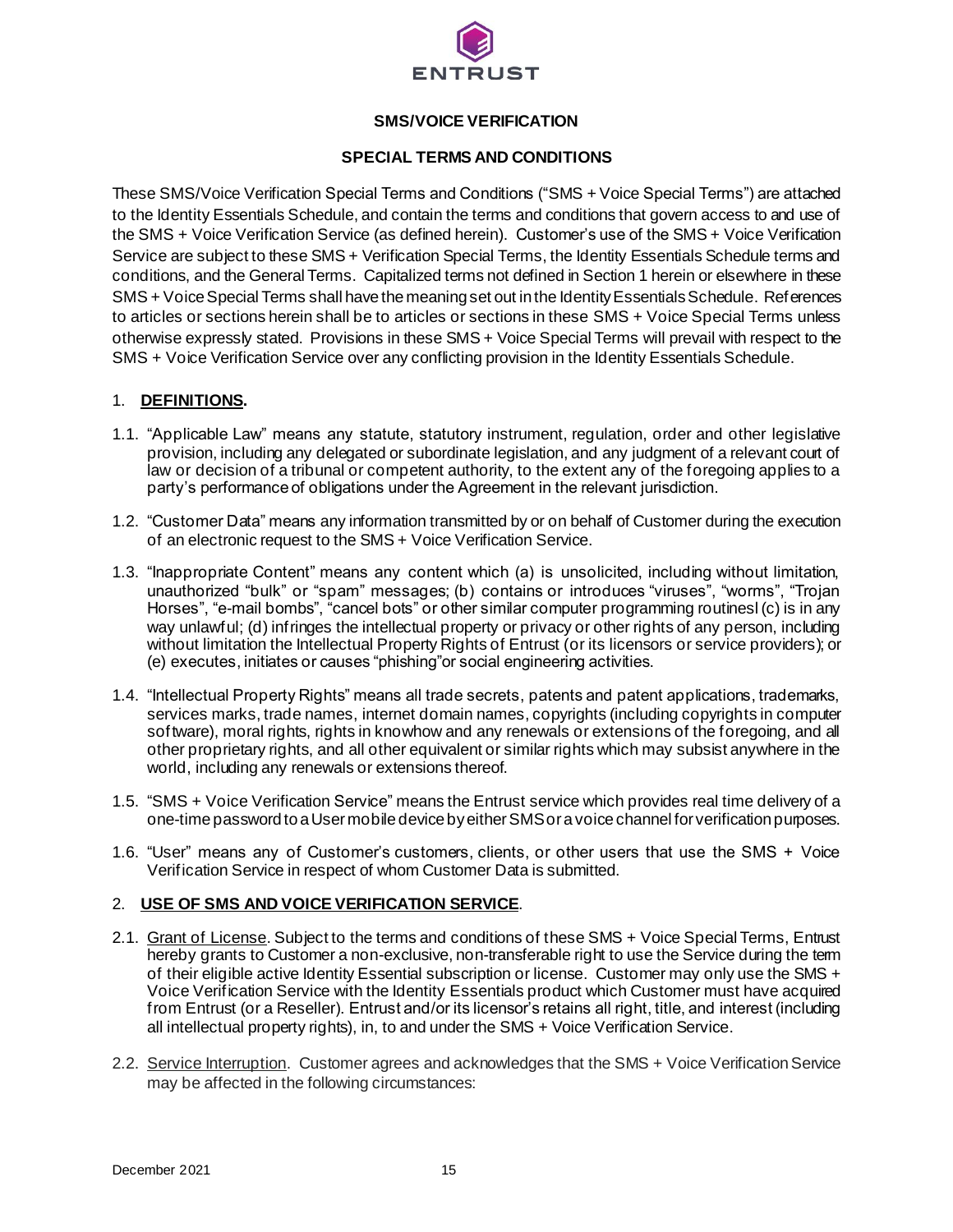

- 2.2.1.Entrust may temporarily suspend or discontinue the SMS + Voice Verification Service, with advance notice if practicable, at any time if Entrust has reasonable cause to suspect that the SMS + Voice Verification Service is being used to transmit Inappropriate Content or to commit fraud, or if Entrust reasonably believes such action is necessary to avoid an imminent material threat of harm to Entrust, its affiliates, Users or any third party; and
- 2.2.2.Entrust may, upon two (2) business days' notice, suspend provision of the SMS + Voice Verification Service if (i) any fees are due and unpaid; or (ii) Customer fails to comply with the Use Guidelines set out in Section 2.3 (*Usage Guidelines*) below.
- 2.3. Use Guidelines. Customer shall:
	- 2.3.1.not use the SMS + Voice Verification Service, in part or in whole, for any purpose or in any way prohibited by any Applicable Laws, or in any manner that may disable, impair, damage or interfere with any Entrust hardware, software, intellectual property rights, the SMS + Voice Verification Service, or any other users of the SMS + Voice Verification Service;
	- 2.3.2.not copy, reverse engineer, modify, create derivative works of, distribute, sell, assign, pledge, sublicense, lease, loan, rent, share, timeshare, grant a security interest, deliver, or otherwise transfer, directly or indirectly, any portion of or rights in the SMS + Voice Verification Service, or any Entrust software (including source code thereto), computer systems or networks, or otherwise make data available (or any portion thereof) to third parties (except to the extent expressly set forth in this Agreement);
	- 2.3.3.not use the SMS + Voice Verification Service, or permit the SMS + Voice Verification Service to be used, to transmit marketing or advertising messages without prior written consent from Entrust, or to transmit Inappropriate Content;
	- 2.3.4.not use the SMS + Voice Verification Service for the purpose of assessing creditworthiness; and
	- 2.3.5.not use the SMS + Voice Verification Service in circumstances in which the failure or delay of the SMS + Voice Verification Service could lead to death, personal injury, physical property damage or environmental damage.
- 2.4. Intellectual Property Rights. Entrust (or its licensors or service providers) owns all Intellectual Property Rights relating to or embodied in the SMS + Voice Verification Service. The SMS + Voice Verification Service and all modifications, enhancements and derivative works thereof, including all right, title and interest (and all Intellectual Proprietary Rights therein) remain the sole and exclusive property of Entrust and/or its third-party licensors.
- 2.5. Restrictions. Customer does not acquire any rights, express or implied, in the SMS + Voice Verification Service, other than those rights specified in these SMS + Voice Special Terms. Customer shall immediately cease to use the SMS + Voice Verification Service upon (a) expiration of the Subscription Term; (b) reaching any transaction or user limits set out in the Order or Documentation; or (c) upon Customer breach of these SMS + Voice Special Terms. Customer hereby consent to the use, transfer, processing and storage of Customer Data as deemed necessary by Entrust, in its sole discretion, in order to provide the SMS + Voice Verification Service to Customer. Customer shall comply with all Applicable Laws including, without limitation, laws relating to Customer use of the SMS + Voice Verification Service, import, export, licensing, privacy protection and data protection laws, as they apply to the activities contemplated under these SMS + Voice Special Terms. Customer hereby consents and authorizes Entrust, as may be required by Applicable Laws, to (i) provide the SMS + Voice Verification Service to Customer, and (ii) process Customer Data, including any of Customer personal information.

# 3. **CUSTOMER DATA & PRIVACY**.

3.1. Data Protection Laws. Customer shall perform its obligations under the Agreement in compliance with all Applicable Laws relating to the protection of privacy and data, in use of the SMS + Voice Verification Service.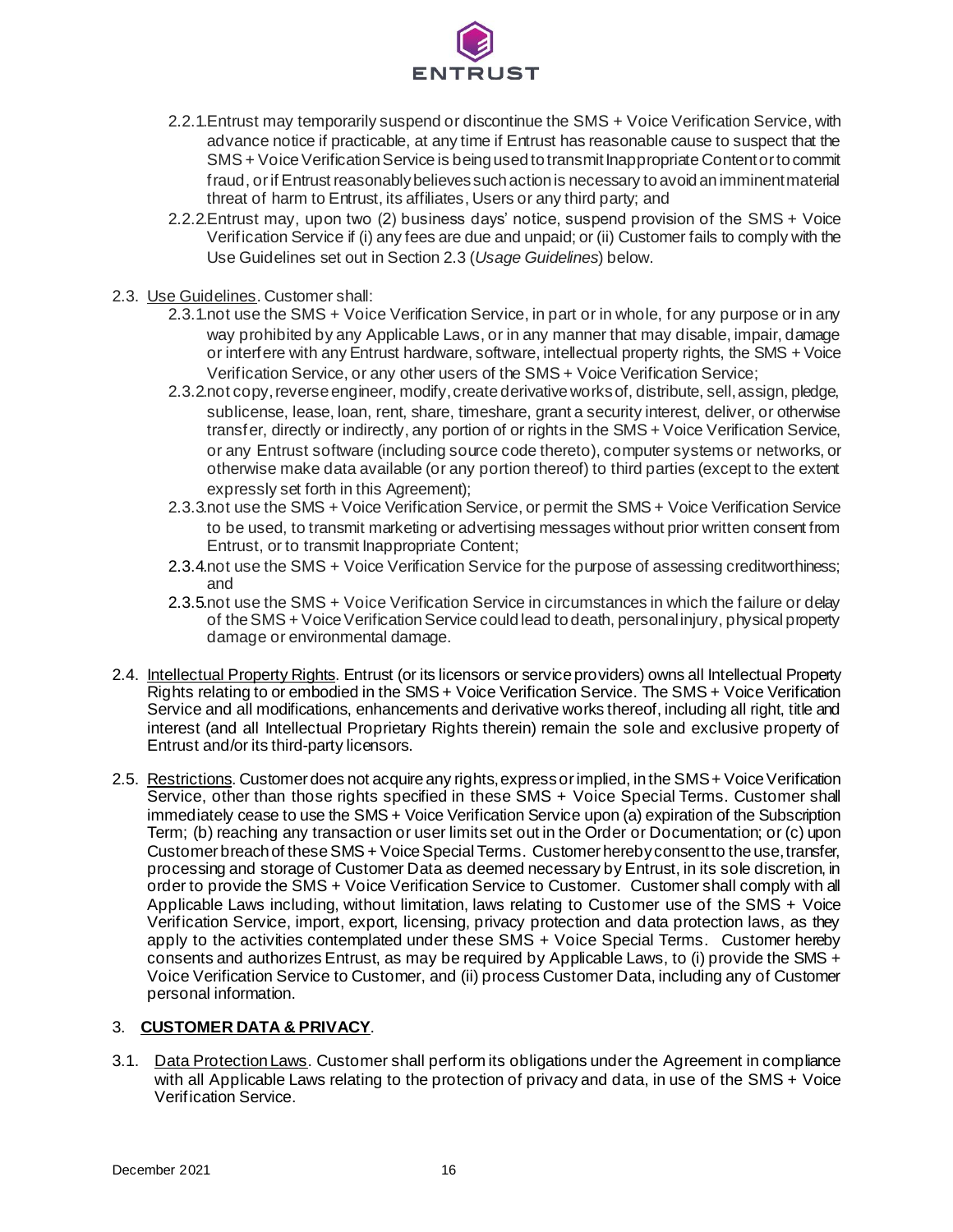

- 3.2. Customer Data. Entrust (or its licensors and service providers) shall use Customer Data only to provide, maintain, and improve the SMS + Voice Verification Service. Customer Data, including any Personal Data therein, may be stored and processed in the United States or any other countries in which Entrust (or its licensors and service providers) maintainsrelevantfacilities. Customer consents, and shall procure the consent of every Data Subject, to any such transfer and appoints Entrust (or its licensors and service providers) to conduct such a transfer on Customer's behalf in order to provide the SMS + Voice Verification Service.
- 3.3. Consent. Customer shall provide all Data Subjects with any disclosure or explanation required by Applicable Laws concerning the Customer's use of the SMS + Voice Verification Service, and obtain, maintain and secure any necessary consent and authorizations from Data Subjects that may be required by Applicable Laws in order to authorize Entrust's provision of the SMS + Voice Verification Service, or otherwise ensure a lawful basis for Entrust's provision of the SMS + Voice Verification Service and processing of Customer Data, including any Personal Data.
- 3.4. Third Party Data Providers. Use of the SMS + Voice Verification Service by Customer may require interaction with third parties such as telecommunications operators. Customer hereby consents to the disclosure by Entrust (or its licensors or service providers) of Customer's (and its Users') identity to such operators, for the limited purpose of such operators ensuring that Entrust (or its licensors or service providers) its complying with the terms of its agreements with such third parties. If any such third party requires Users to provide specific consent to enable the provision of the SMS + Voice Verification Service, Customer shall reasonably cooperate with Entrust (or its licensors or service providers) to confirm the sufficiency of such consent.
- 3.5. Content. Section 2.13 (*Content of Text Messages (SMS); E-Mails, Etc.*) of the Identity Essentials Schedule shall also apply to the SMS + Voice Verification Service.

## 4. **CUSTOMER WARRANTIES; DISCLAIMER.**

- 4.1. Customer Warranties, Customer warrants and represents that, in the use of the SMS + Voice Verification Service, it will:
	- 4.1.1.comply with the Use Guidelines;
	- 4.1.2.use of the SMS + Voice Verification Service in compliance with all Applicable Laws; and
	- 4.1.3.obtain and maintain all necessary licenses, consents and permissions necessary for Entrust (and its licensors and service providers) to perform its obligations under the Agreement, including the provision of the SMS + Voice Verification Service.
- 4.2. Disclaimer. Except as provided for herein, the SMS + Voice Verification Service are subscribed to Customer "AS IS" and with all faults. Except as provided for herein, Entrust (and its licensors and service providers) does not make any representation and/or warranty of any kind whatsoever, either express or implied, in connection with the SMS + Voice Verification Service, including, but not limited to, the implied warranties of merchantability, fitness for a particular purpose, and/or any warranty that provision of the SMS + Voice Verification Service will be uninterrupted or error free. Customer acknowledges that Entrust (and its licensors and service providers) secures information from third party sources and neither Entrust (and its licensors and service providers) nor any of its third party sources warrant that the information will be accurate or error free. Entrust (and its licensors and service providers) further disclaims all warranties not expressly set forth herein, Customer agrees that Entrust (and its licensors and service providers) will not be liable for any content, including but not limited to the content that is sent, received, held, released or otherwise connected in any respect to the SMS + Voice Verification Service, content that is sent but not received, and content sent using and/or included in the SMS + Voice Verification Service (including without limitation any threatening, defamatory, obscene, offensive, or illegal content), or any access to or alteration of content.